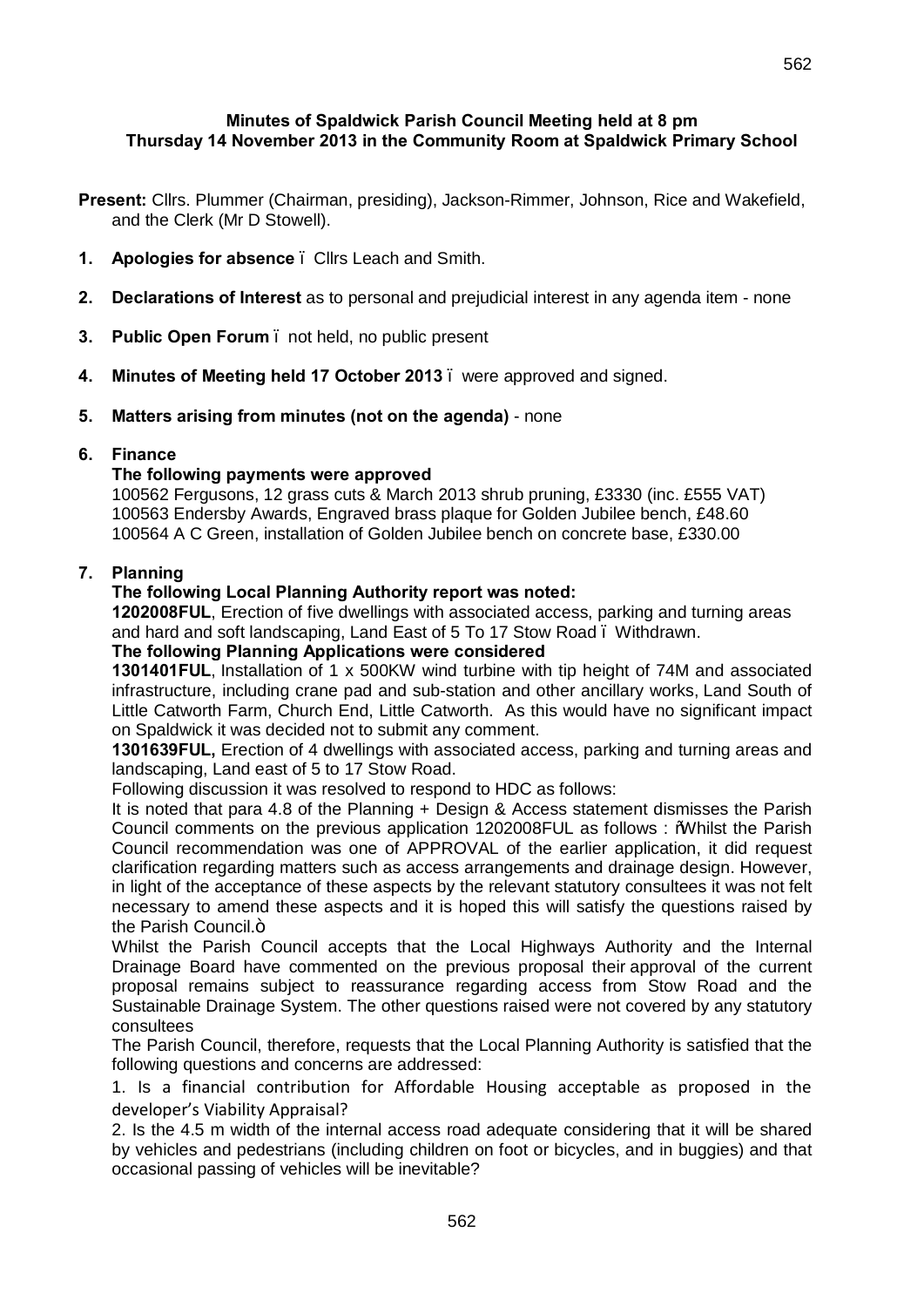3. Is the turning head adequate for HGVs including refuse collection vehicles to enter and leave in forward gear?

4. Does the access to and from the site meet the County Council requirement?

5. The D & A statement says a dedicated examination of the site was made to confirm the absence of bats or any other protected species. Should a report have been supplied?

6. Will the sustainable drainage system include water from the roofs and the surface of the kerbed internal access road which is described as tarmac with a rolled gravel finish?

7. Could the electricity sub-station site be a little further from the boundary of no.13 Stow Road to allow all-round access without entering the garden of no.13, and also to reduce the perceived health risk to the children playing in that garden.

8. Could the developer be advised that he should ensure that any legal agreements for maintenance of the access road should include the maintenance of the verges (including the trees)?

Subject to the LPA being satisfied that points 1 to 6 can be answered satisfactorily and that consideration is given to points 7 & 8, the Parish Council recommends **APPROVAL** of this application.

**Community Infrastructure Levy (CIL)** – A letter from HDC was noted and discussed. This stated that a Town or Parish Council receiving a meaningful proportion (i.e. a minimum of 15%) of the CIL receipts from development that occurs in their area is required to:

a) Use the receipts to support the development of the local councilos area, or any part of that area, by funding the provision, improvement, replacement, operation or maintenance of infrastructure; or anything else that is concerned with addressing the demands that development places on an area.

b) Prepare a report, in accordance with the regulations, for any financial year in which it receives CIL receipts and publish the report on its website or that of the charging authority, namely HDC. A copy must also be sent to the charging authority.

c) Use the CIL receipts to support the development of its area within 5 years of receipt or be required to repay the money to the charging authority to spend on infrastructure.

It was **resolved** to accept the legal responsibilities that the CIL meaningful proportion receipts brings (rather than leaving this responsibility with HDC) and that it would prefer receipts to be paid annually (rather than twice yearly).

## **8. Assets – Provision / Maintenance – progress reports**

**Bench at Belton's Hill** – The concrete base was installed on 5 October. The bench was installed on 25 October thanks to Cllr Johnson and Chris Goddard.

War Memorial Refurbishment . The Clerk is continuing to investigate the possible steps which can be taken to improve the legibility of the engraving. In response to a question whether the memorial could be replaced, the Clerk will seek advice.

**Seat on Green** – Cllrs Leach & Plummer will repaint the metal and remove the varnish from the wood, after which it will be decided whether it should remain unvarnished.

**Children's Play Area** – Another contractor has recently examined the safety surface and will shortly submit his proposals for remedying the problems.

**Archiving minute books and other documents** – The Clerk reported that he has arranged to take the old minute books and subsequent loose leaf files to Shire Hall on 26 November with a view to arranging for them to be kept in the local archives. Arrangements for archiving other documents will also be discussed.

## **9. Highways, footpaths, byways etc.**

**Street Lighting PFI** – it was reported that someone had been in the village taking notes about the existing lights. The Clerk will speak to Balfour Beatty about this and ask when the Parish Council is to be consulted on the proposals for the lamps not already converted to white light.

**Bury Close**. The two footpaths have now been cut.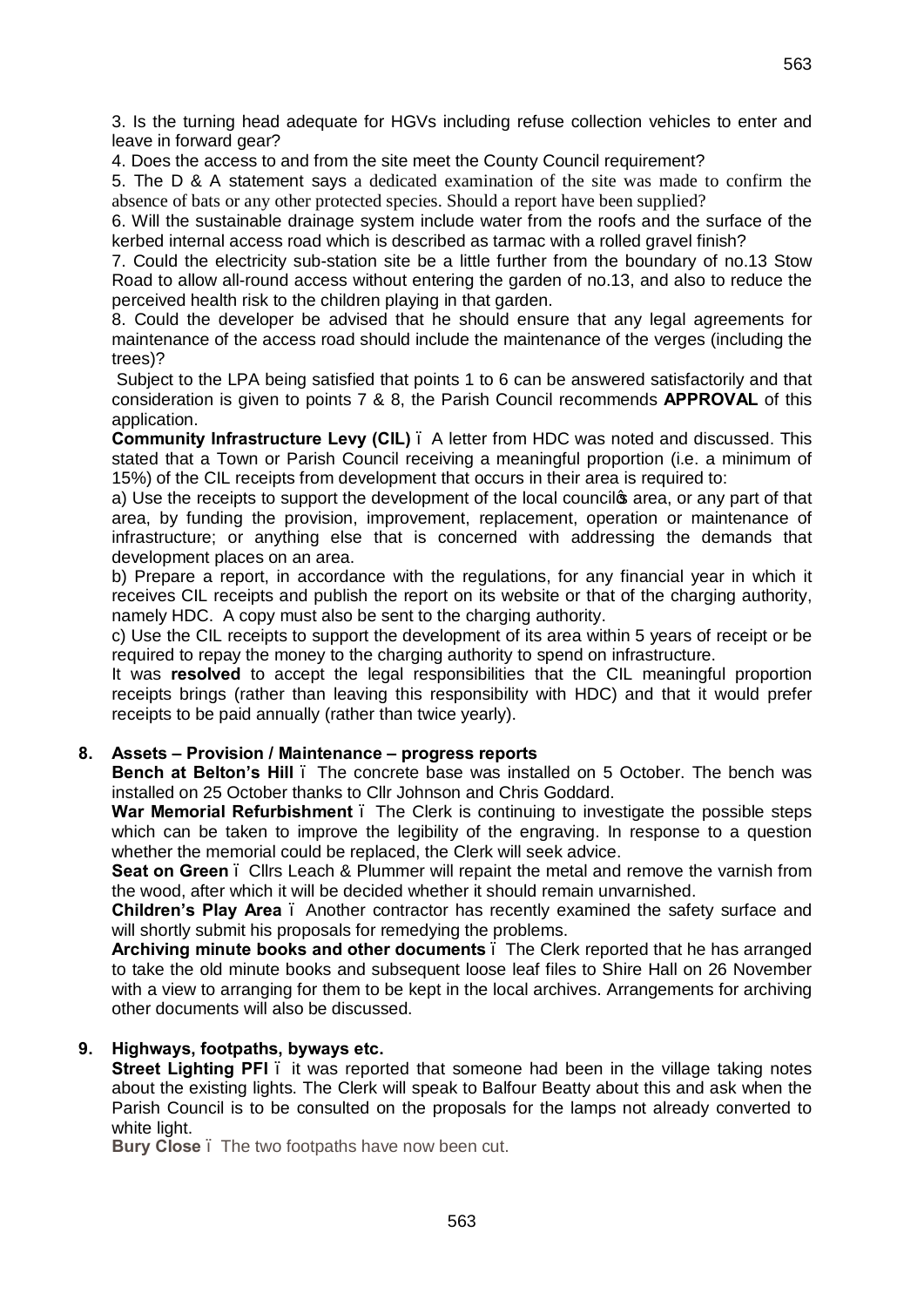**Long Lane** – The Clerk reported that he is expecting County Highways to deliver some planings shortly - 3 to 5 cubic metres have been requested. Mick Ager will mark the area where the material has to go. He is hoping that they will tip and loosely roll, as they have done elsewhere. If not we may need to spread it ourselves by fork, rake and shovel, in which case we will need volunteers to help.

Following a proposal from the Chairman it was agreed to record the thanks of the Council to Mick Ager for all the work he has been doing recently with regard to the public footpaths.

**Field south of Spaldwick School** - The CCC ROW Officer has reported that the remaining stile in the corner of this field will shortly be removed and replaced with a pedestrian gate. A small wooden sleeper bridge will also be constructed immediately to the south and the blackthorn trimmed back to improve access.

**Village Grass Cutting** – The costs for adding further areas to the contract are still awaited. **Footway and Kerb refurbishment o/s 2 – 6 Stow Road** – completed.

**Extension of the kerbside drain grating o/s 17-19 Thrapston Road** - completed

**Other planned works by CCC –** Investigation into surface water drainage problem in Stow Road between Royston Avenue and Thrapston Road.

**Local Highway Improvement Initiative** . It was noted that Parish Councils can seek up to a maximum of £10,000 from the County Council as a contribution to a scheme, which can include minor improvements for as little as £500. The PC is expected to provide a contribution towards each project of at least 10% of the scheme cost. The deadline for submission of applications is 9 December. As this is before the next meeting the Clerk was delegated to make an application taking into consideration the following suggestions: resurfacing of the footways in High Street (between No12 and Long Lane), Thrapston Road (outside nos. 1 to 7) and some parts of Ferriman Road; erection of speed indicating device(s)

**Speedwatch** . The Clerk reported that he had now taken custody of the equipment following a period of 6 months when the PCSOs were unable to find it and would take responsibility for allocating it to local parishes. He will discuss with the Spaldwick volunteers when they are able to carry out further sessions

**10. Bus Service changes** –The Clerk reported that he had attended the first meeting of County, District and Parish representatives which was convened by the Cambs Future Transport team on Tuesday 12th November. This was also attended by five county councillors and representatives from the Alconburys and Stilton. It is intended to publicise the consultation and produce a questionnaire to obtain information regarding current and possible future usage.

# **11. Trees**

**PC land** – Details of tree management courses being held at Shuttleworth College were circulated by email on 23 October 2013. Maps showing two areas of common land and village green at Belton we Hill and Long Lane which are registered in the name of Spaldwick PC were attached, with a view to facilitating a discussion to consider what action, if any, to take with regard to survey and inspection of trees on these sites. However, as the images received were incomprehensible, replacements will be provided to councillors. It was noted that Bridget Halford the Tree Warden Co-ordinator has looked at the trees at Beltongs Hill, her opinion being that most are OK but those close to the road may soon need attention.

**Parish Planting Scheme** – The Chairman reported that he and Cllr Smith had looked around the village for possible sites which they discussed with Ms Halford, before choosing the area close to the bench at Belton<sub>®</sub> Hill and at the north side of the gate at the Mt Pleasant end of Cockway Lane. Ms Halford has agreed to supply larger trees than normal in view of the difficulty in maintaining very young trees on these sites, subject to her obtaining consent from the landowner(s).

**Village Green** – Ms Halford did not comment on these trees but confirmed that the advice received from Brian Ogden still stands.